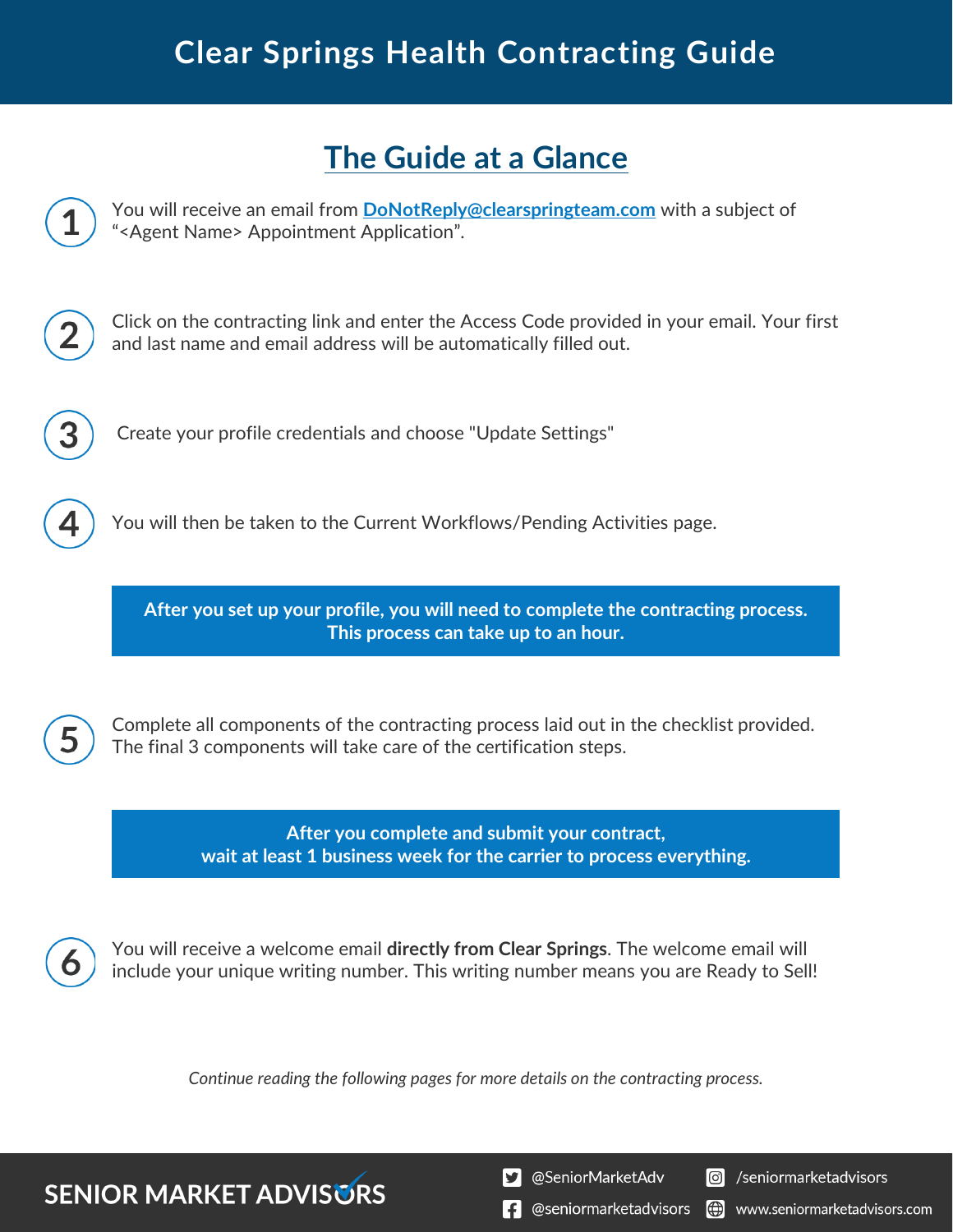## **Clear Springs Health Contracting Guide**

### An example of the email you will receive from the carrier is below.

### **From:** DoNotReply@clearspringteam.com  **Subject:** "<Agent Name> Appointment Application"

#### **Agent Name,**

We are pleased to inform you that Medicare Health Benefits Inc has contracted with Clear Spring Health and/or Eon Health Plan. We invite you to join us in the promotion and selling of these Medicare Advantage Plans. Please note that you must complete this contracting process in order to sell Eon or Clear Spring Health plans for the 2019 Plan Year

Please follow the instructions below to begin the contracting, training and appointment process.

1. Follow this link: Click to Access Producer Gateway

2. Enter the following Access Code in the field provided: AccessCode: 111202800

Note: Your Name and Email Address will be pre-filled. Please do not edit this information at this time. You will be able to edit your name and preferred email address once your account has been created.

3. You will be prompted to assign yourself a username and password. Please retain this information for future use as it will be needed.

4. Once you have created your username and password you will be directed to start the Application Process.

5. Begin/Complete the first form by clicking on the Green Action button. Then make your way through the forms.

6. Once all forms are completed, select Complete Workflow

As always, we look forward to working with you and encourage you to contact us with any questions you might have

Regards Medicare Health Benefits Inc

### **Note: The contracting link and Access Code are unique to you and will be different than the above example**

1. Click on the contracting link and enter the Access Code provided in your email. Your first and last name and email address will be automatically filled out.

2. Create your profile credentials and choose "**Update Settings**".

| Please enter a Username |  |
|-------------------------|--|
| Username                |  |
|                         |  |
|                         |  |
| Please enter a Password |  |
| Password                |  |

**SENIOR MARKET ADVISURS** 

S @SeniorMarketAdv

 $\lvert \mathbf{C} \rvert$ /seniormarketadvisors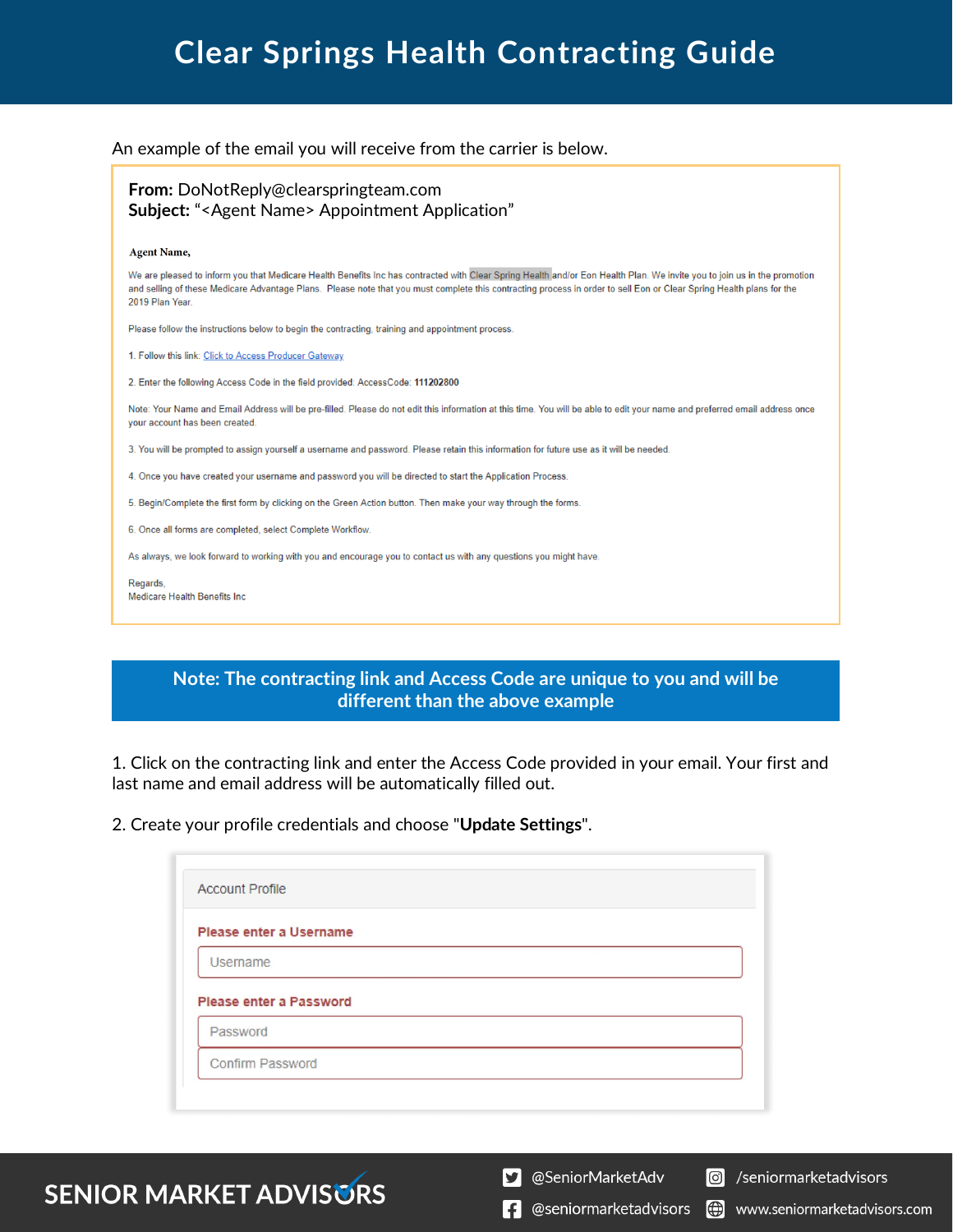3. You will then be taken to the Current Workflows/Pending Activities page.

4. Click on the green action button to begin the first component, Commission payment Options.

| v records per page<br>25 |                |               |                      |               | Search:                           |                       |        |             |                          |                                     |   |
|--------------------------|----------------|---------------|----------------------|---------------|-----------------------------------|-----------------------|--------|-------------|--------------------------|-------------------------------------|---|
| $\Rightarrow$            | Date Initiated | $\Rightarrow$ | <b>Date Complete</b> | $\Rightarrow$ | Component                         | $\triangleq$ Action   | $\div$ | <b>Skip</b> | $\overline{\phantom{0}}$ | <b>Needs Internal Authorization</b> | ÷ |
|                          | 2/20/2019      |               |                      |               | <b>Commission Payment Options</b> | $\blacktriangleright$ |        |             |                          |                                     |   |

5. Choose your Commission Payment Options and click "**Submit Information**".

| <b>Commission Payment Options</b>                                                                  |
|----------------------------------------------------------------------------------------------------|
| How would you like your commissions to be paid?<br>Pay commissions directly to my personal account |
| Pay commissions directly to my business (LLC/Corp) account                                         |
| Pay commissions directly to my licensed up line agency (assign commissions)                        |
|                                                                                                    |
|                                                                                                    |

6. Continue to go through all components of the contracting process.

|    | Date<br>Initiated≑ | Date<br>Complete<br>≑ | Component<br>₫                              | Action<br>ĉ  | <b>Skip</b><br>÷ | <b>Needs Internal</b><br><b>Authorization</b> # |
|----|--------------------|-----------------------|---------------------------------------------|--------------|------------------|-------------------------------------------------|
| 1. | 2/21/2019          |                       | Agent Application for Appointment           | $\mathbf{M}$ |                  |                                                 |
| 2. | 2/21/2019          |                       | Agent Agreement                             |              |                  |                                                 |
| 3. | 2/21/2019          |                       | Agent Code of Conduct                       |              |                  |                                                 |
| 4. | 2/21/2019          |                       | EFT Form                                    |              |                  |                                                 |
| 5. | 2/21/2019          |                       | Direct Deposit Voided Check                 |              |                  |                                                 |
| 6. | 2/21/2019          |                       | IRS W-9 Form - Individual                   |              |                  |                                                 |
| 7. | 2/21/2019          |                       | Errors and Omissions - Agent                |              |                  |                                                 |
| 8. | 2/21/2019          |                       | Errors & Ommissions Policy Declaration Page |              |                  |                                                 |

# **SENIOR MARKET ADVISURS**

S @SeniorMarketAdv

 $\left| \cdot \right|$  @seniormarketadvisors www.seniormarketadvisors.com